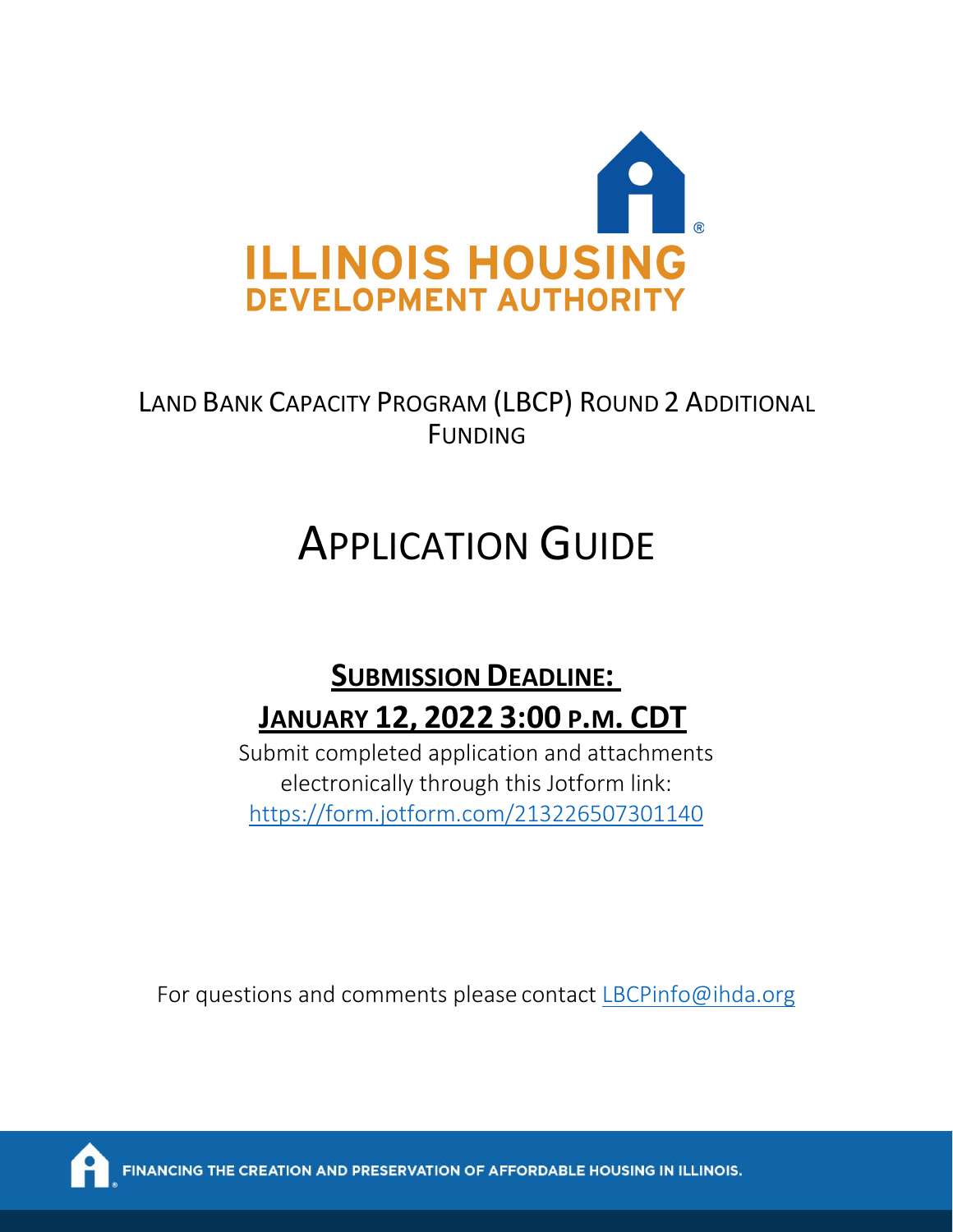## LAND BANK CAPACITY PROGRAM ADDITIONAL FUNDING REQUEST FOR APPLICATION

### **APPLICATION GUIDE**

#### PROGRAM PURPOSE

The Land Bank Capacity Program ("LBCP") seeks to provide the funds necessary for units of local government, or multiple units of local government via an intergovernmental agreement, to create and operate one or more land banks, including funds necessary to ensure a revitalized affordable housing stock is created out of some of the parcels acquired or held by the recipient of LBCP Funds.

Land banks are effective tools in the elimination of blight and promotion of community revitalization. By acquiring, managing, and repurposing vacant and abandoned properties, land banks can help promote environmental improvements, housing redevelopment, economic investment, and reduce criminal activity. While research has shown that vacant and abandoned properties depress the values of neighboring properties, the removal or repurposing of these properties can foster many community benefits, such as an increased property tax base and improved quality of life for residents.

Land banks help local governments to acquire, develop, maintain, dispose of, and otherwise repurpose vacant and abandoned properties. These activities allow communities to return properties to productive use.

#### PURPOSE OF GRANT

The LBCP and Land Bank Capacity Program Technical Assistance Network ("TA Network") (collectively, the "Program") were created in 2017 by the Illinois Housing Development Authority ("IHDA" or "the Authority") to help communities gain access to funding and technical assistance for land banks in Illinois outside the Chicago Metropolitan Statistical Area (MSA).

#### FUNDING

Funding for the Program is derived solely from a national settlement secured by the Illinois' Attorney General, in conjunction with other state's attorneys general, the U.S. Department of Justice and the U.S. Department of Housing and Urban Development, with the nation's largest banks that has provided \$25 billion in assistance nationally to homeowners harmed by fraudulent foreclosure and mortgage servicing practices.

For this Request for Applications ("RFA"), the Authority will make available up to \$163,000 to provide additional funds to current grantees in the second round of the LBCP. Awards under this component will be made through amendments to existing Grant Agreements with existing LBCP Round 2 Grantees. Funds may be used to offset the costs of creating, expanding, and operating land banks, including start-up, staffing, initial and ongoing property acquisition, demolition, redevelopment, and/or rehabilitation costs of acquired or donated parcels to address the need for quality affordable housing.

The size of individual awards will be determined by IHDA after its review of the RFAs. Assistance will be provided on a reimbursement basis for Eligible Grant Activities described below.

Award announcements are expected by March 2022. Recipients must expend LBCP award funds within the remainder of their existing grant term, with costs incurred up to August 18, 2022 eligible for submission. All funds must be disbursed by the Authority to recipients by September 7, 2022.

#### **ELIGIBILITY**

Awards under this RFA are set-aside for communities outside the Chicago MSA. For the purpose of this RFA, "outside the Chicago MSA" shall mean all of Illinois but for Cook, DuPage, Grundy, Kane, Kendall, Lake, McHenry and Will counties.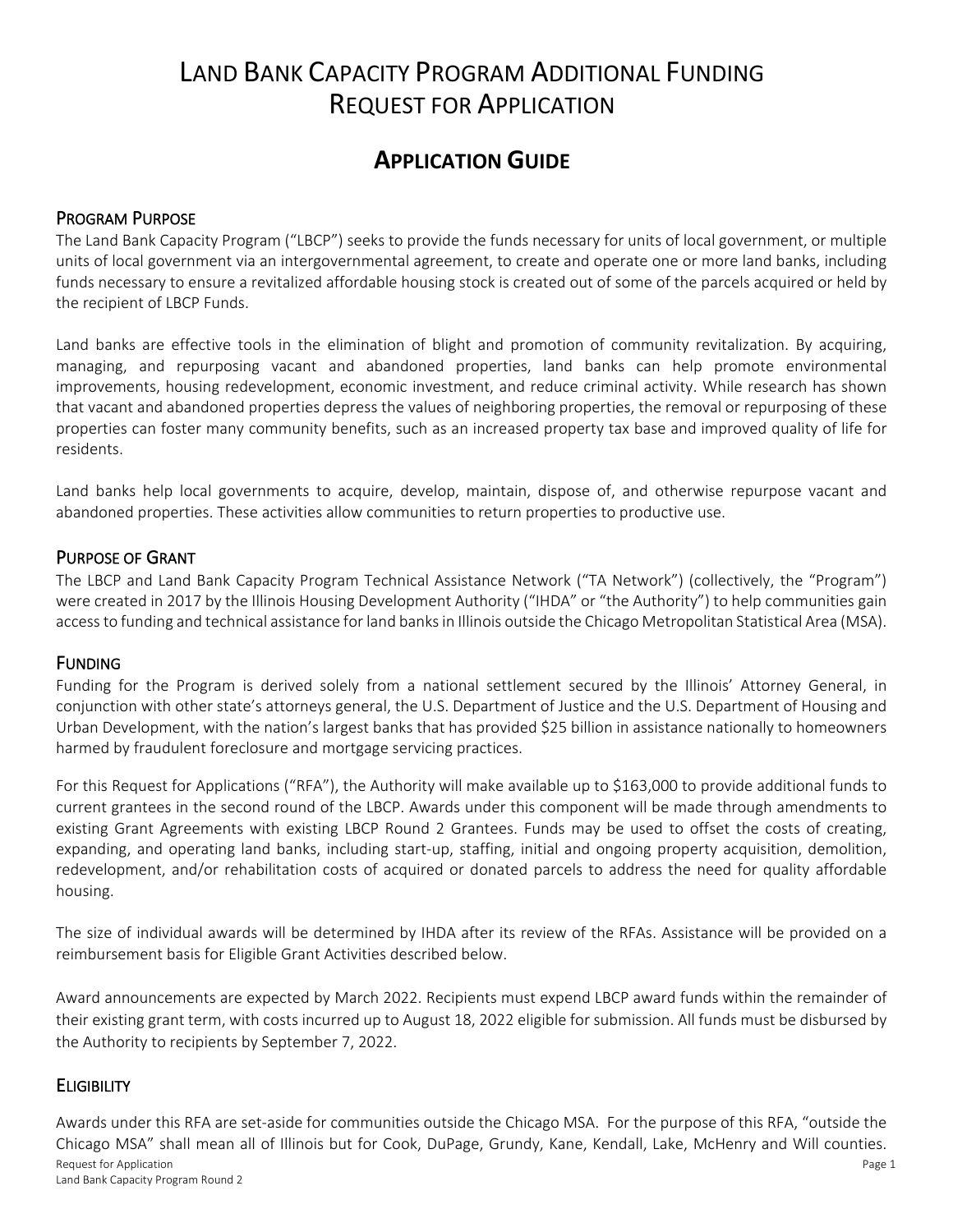Eligible Applicants for the LBCP must be a municipality, county, or intergovernmental land bank located outside the Chicago MSA that has an existing grant agreement under the Land Bank Capacity Program Round 2.

Recipients of LBCP funding will be required to comply with all applicable laws in connection with the recipient's creation and operation of a land bank. IHDA will not provide legal or technical guidance to a recipient of LBCP funds, however, Grantees can receive technical assistance from the IHDA-administered Land Bank Technical Assistance Program through our partners Teska Associates, Inc. and Denzin Soltanzadeh, LLC.

#### ELIGIBLE GRANT ACTIVITIES

- Recipients will be permitted to use LBCP funds to develop and submit to the applicable governing body documentation sufficient to form a land bank.
- Offset legal expenses and holding costs incurred in connection therewith and/or in connection with ongoing land bank creation, maintenance and other activities provided such fees are reasonable
- Fund reasonable start-up costs (including staffing and legal fees for land bank creation), and initial acquisitions of 1-6 unit residential properties (including manufactured homes taxed as real property with a foundation and no hitch or wheels).
- Property acquisition costs may include:
	- o Purchase price
	- o Lien extinguishment (except payment of property taxes, which are not an eligible cost)
	- o Legal costs
	- o Title, recording, and transfer fees
	- o Demolition costs
	- o Costs of lot treatment and greening
	- o Redevelopment and disposition of vacant and abandoned properties in order to return them to affordable housing and other productive use

For existing land banks, funds may also be used towards ongoing acquisitions, demolition, redevelopment, and/or rehabilitation of acquired or donated parcels. LBCP funds may also be used to fund enhanced/innovative land bank driven revitalization activities with preapproval by IHDA.

Recipients will be permitted to use LBCP funds to offset applicable administrative expenses, including staffing and other overhead costs related to the Program. General administration costs related to general management, oversight, coordination, staff, and overhead will be capped pursuant to terms outlined in the grant agreements. It is acceptable to propose future eligible activities and/or submit previous eligible activities occurring after January 1, 2017 for reimbursement. All program requirements, regulatory compliance, and certifications must be met for previous eligible activities to be reimbursed.

#### PROGRAM ELIGIBILITY AND SCORING (100 POINTS TOTAL) LAND BANK CAPACITY PROGRAM ELIGIBILITY CRITERIA

The scored portion of the application consists of the following questions:

#### 1. NEED - MAXIMUM 25 POINTS

Applicants should describe the effect(s) that vacant and abandoned properties have had and continue to have on your jurisdiction. Responses should include but are not limited to the following: quantifying the amount of time and resources expended to maintain, demolish, and/or repurpose residential properties; and identifying specific areas (i.e. scattered, target neighborhoods, near downtown, etc.) within the jurisdiction most in need of this resource. Please indicate the sources used to gather any information provided in your answer.